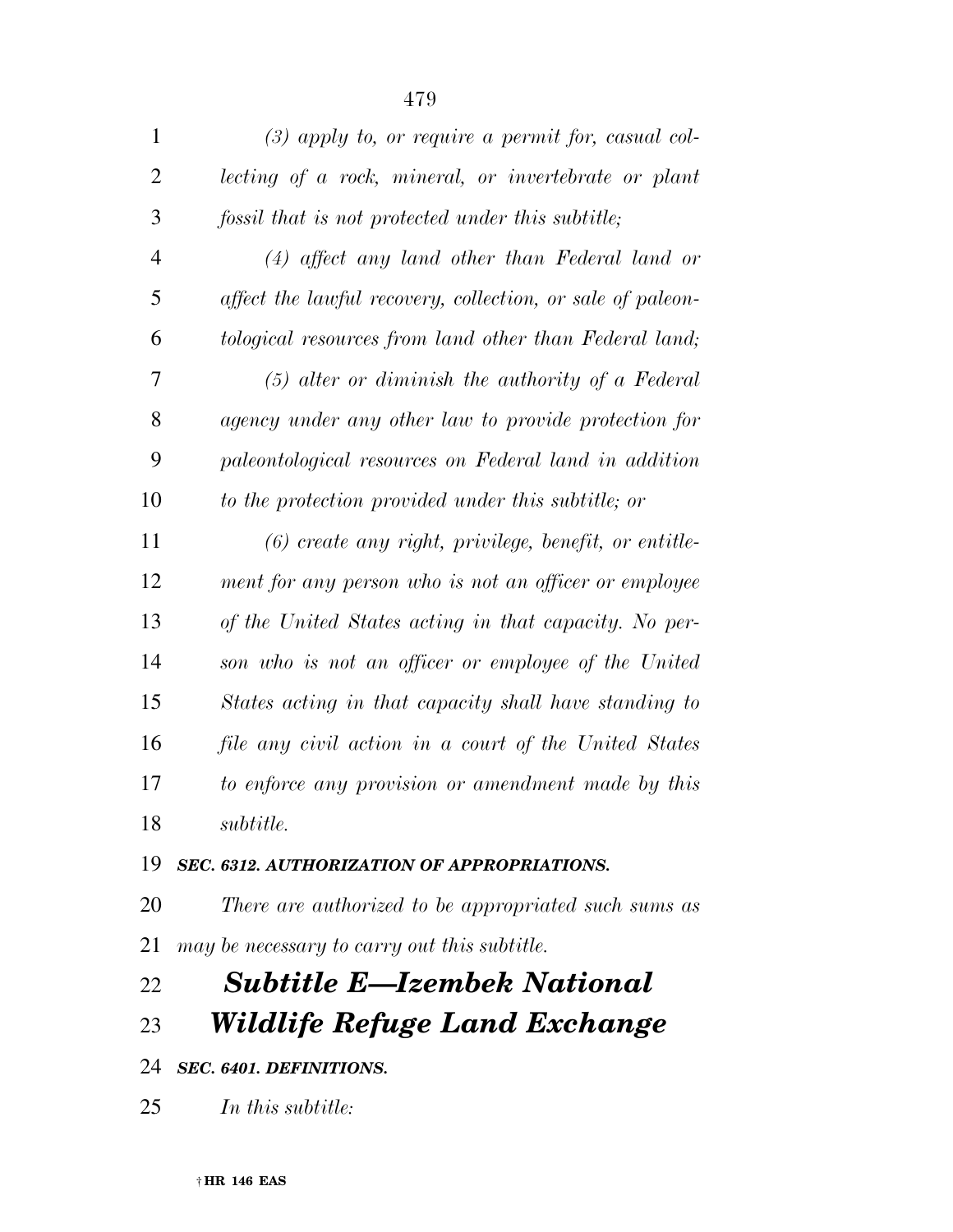| $\mathbf{1}$   | CORPORATION.—The term "Corporation"<br>(1)       |
|----------------|--------------------------------------------------|
| $\overline{2}$ | means the King Cove Corporation.                 |
| 3              | (2) FEDERAL LAND.—The term "Federal land"        |
| $\overline{4}$ | $means$ —                                        |
| 5              | $(A)$ the approximately 206 acres of Federal     |
| 6              | land located within the Refuge, as generally de- |
| 7              | picted on the map; and                           |
| 8              | $(B)$ the approximately 1,600 acres of Fed-      |
| 9              | eral land located on Sitkinak Island, as gen-    |
| 10             | erally depicted on the map.                      |
| 11             | (3) MAP.—The term "map" means each of—           |
| 12             | (A) the map entitled "Izembek and Alaska         |
| 13             | Peninsula National Wildlife Refuges" and dated   |
| 14             | September 2, 2008; and                           |
| 15             | $(B)$ the map entitled "Sitkinak Island-         |
| 16             | Alaska Maritime National Wildlife Refuge" and    |
| 17             | dated September 2, 2008.                         |
| 18             | (4) NON-FEDERAL LAND.—The term "non-Fed-         |
| 19             | eral land" means—                                |
| 20             | $(A)$ the approximately 43,093 acres of land     |
| 21             | owned by the State, as generally depicted on the |
| 22             | map; and                                         |
| 23             | $(B)$ the approximately 13,300 acres of land     |
| 24             | owned by the Corporation (including approxi-     |
| 25             | mately $5,430$ acres of land for which the Cor-  |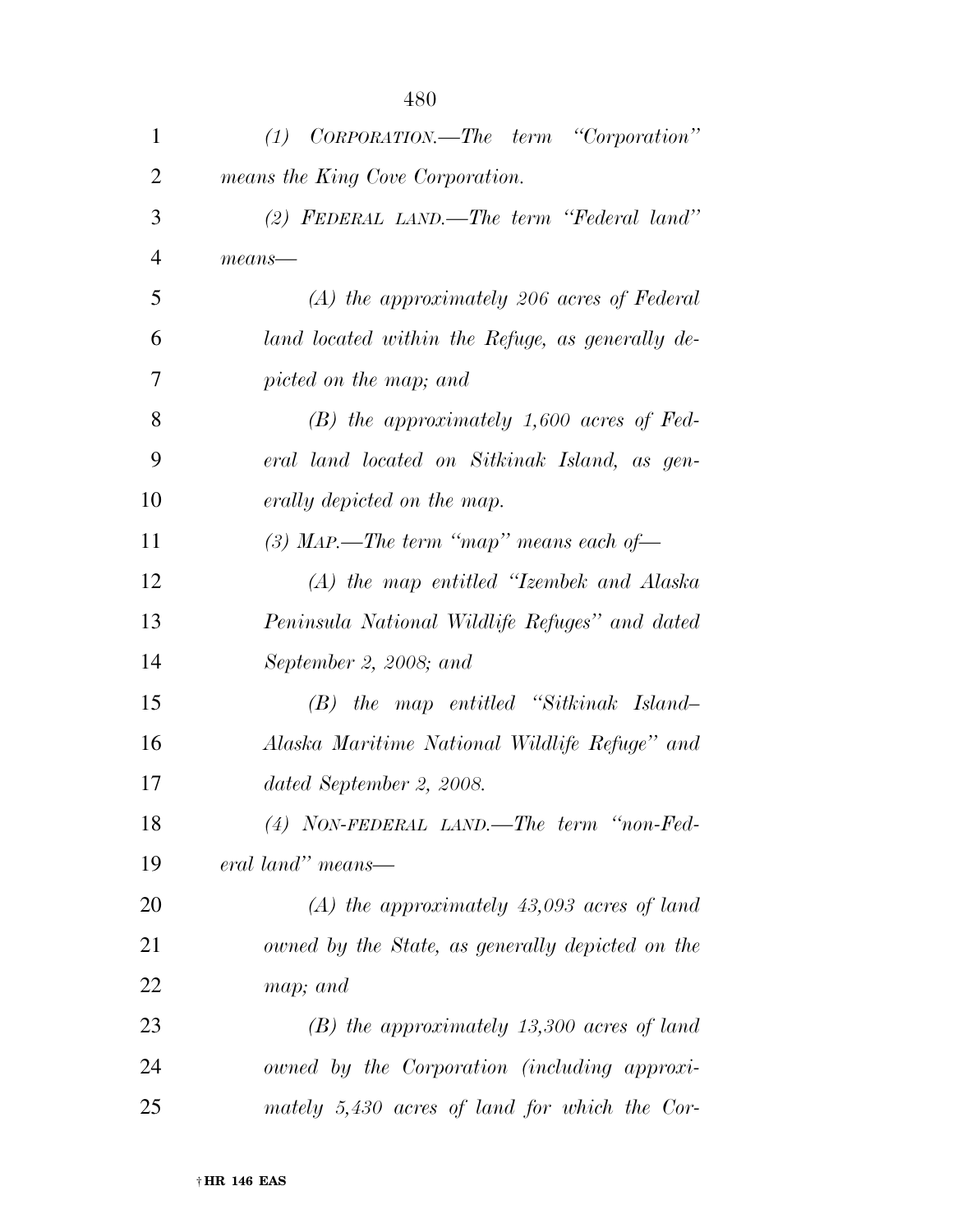| 3              | Settlement Act (43 U.S.C. 1601 et seq.) as part                 |
|----------------|-----------------------------------------------------------------|
| $\overline{4}$ | of the land exchange under section $6402(a)$ , as               |
| 5              | generally depicted on the map.                                  |
| 6              | $(5)$ REFUGE.—The term "Refuge" means the                       |
| 7              | Izembek National Wildlife Refuge.                               |
| 8              | (6) SECRETARY.—The term "Secretary" means                       |
| 9              | the Secretary of the Interior.                                  |
| 10             | $(7)$ STATE.—The term "State" means the State                   |
| 11             | of Alaska.                                                      |
| 12             | TRIBE.—The term "Tribe" means<br>(8)<br>the                     |
| 13             | Agdaagux Tribe of King Cove, Alaska.                            |
| 14             | SEC. 6402. LAND EXCHANGE.                                       |
| 15             | (a) IN GENERAL.—Upon receipt of notification by the             |
| 16             | State and the Corporation of the intention of the State and     |
| 17             | the Corporation to exchange the non-Federal land for the        |
| 18             | Federal land, subject to the conditions and requirements de-    |
| 19             | scribed in this subtitle, the Secretary may convey to the       |
|                | 20 State all right, title, and interest of the United States in |
|                |                                                                 |

*and to the Federal land. The Federal land within the Refuge* 

*shall be transferred for the purpose of constructing a single-*

*lane gravel road between the communities of King Cove and* 

*Cold Bay, Alaska.*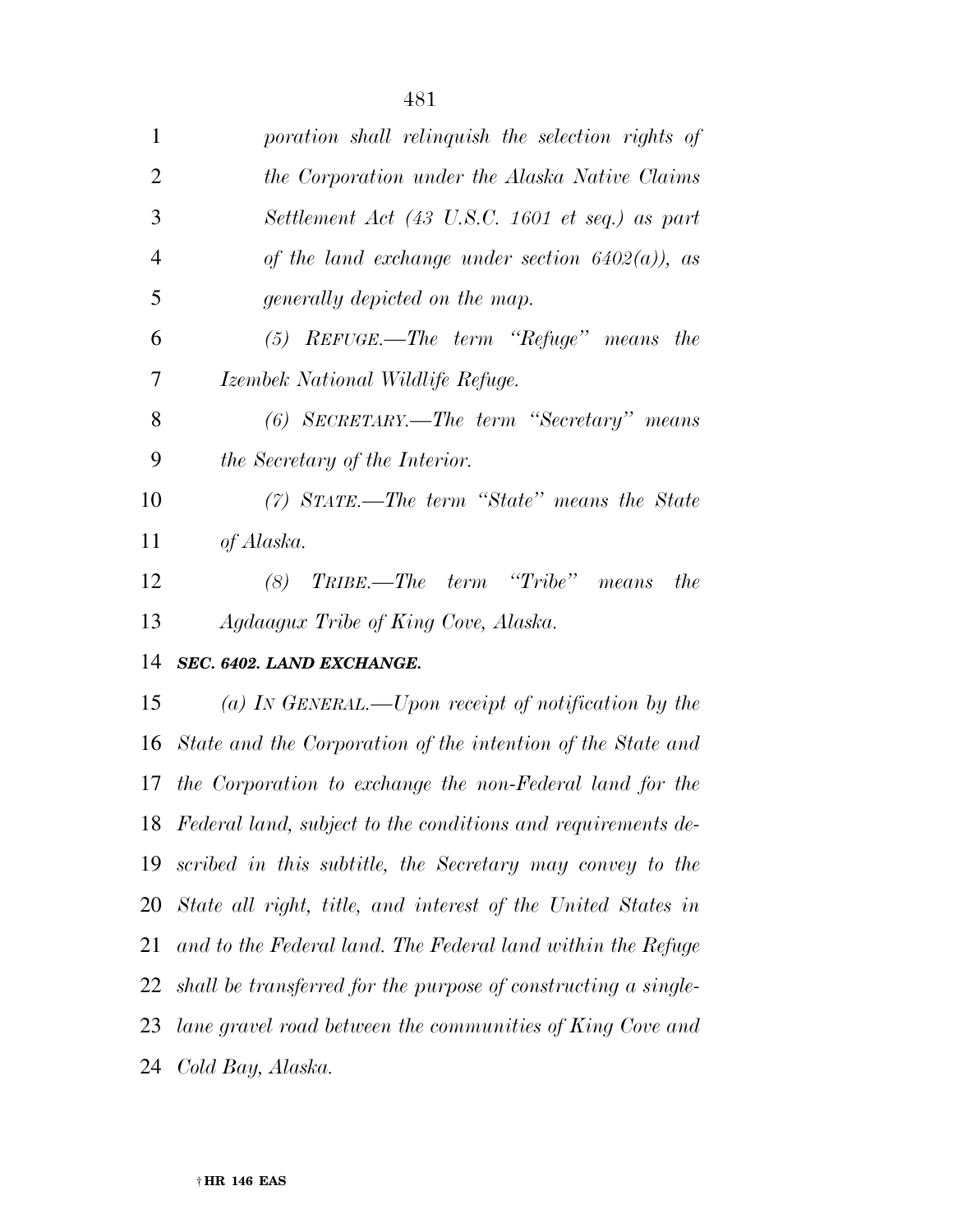| 1              | (b) COMPLIANCE WITH NATIONAL ENVIRONMENTAL               |
|----------------|----------------------------------------------------------|
| 2              | POLICY ACT OF 1969 AND OTHER APPLICABLE LAWS.-           |
| 3              | $(1)$ IN GENERAL.—In determining whether to              |
| $\overline{4}$ | carry out the land exchange under subsection $(a)$ , the |
| 5              | Secretary shall—                                         |
| 6              | $(A)$ comply with the National Environ-                  |
| 7              | mental Policy Act of 1969 (42 U.S.C. 4321 et             |
| 8              | seq.); and                                               |
| 9              | $(B)$ except as provided in subsection $(c)$ ,           |
| 10             | comply with any other applicable law (including          |
| 11             | <i>regulations</i> ).                                    |
| 12             | (2) ENVIRONMENTAL IMPACT STATEMENT.-                     |
| 13             | $(A)$ IN GENERAL.—Not later than 60 days                 |
| 14             | after the date on which the Secretary receives no-       |
| 15             | tification under subsection (a), the Secretary           |
| 16             | shall initiate the preparation of an environ-            |
| 17             | mental impact statement required under the Na-           |
| 18             | tional Environmental Policy Act of 1969 (42)             |
| 19             | U.S.C. 4321 et seq.).                                    |
| 20             | REQUIREMENTS.—The environmental<br>(B)                   |
| 21             | impact statement prepared under subparagraph             |
| 22             | $(A)$ shall contain—                                     |
| 23             | $(i)$ an analysis of —                                   |
|                |                                                          |

 *(I) the proposed land exchange; and*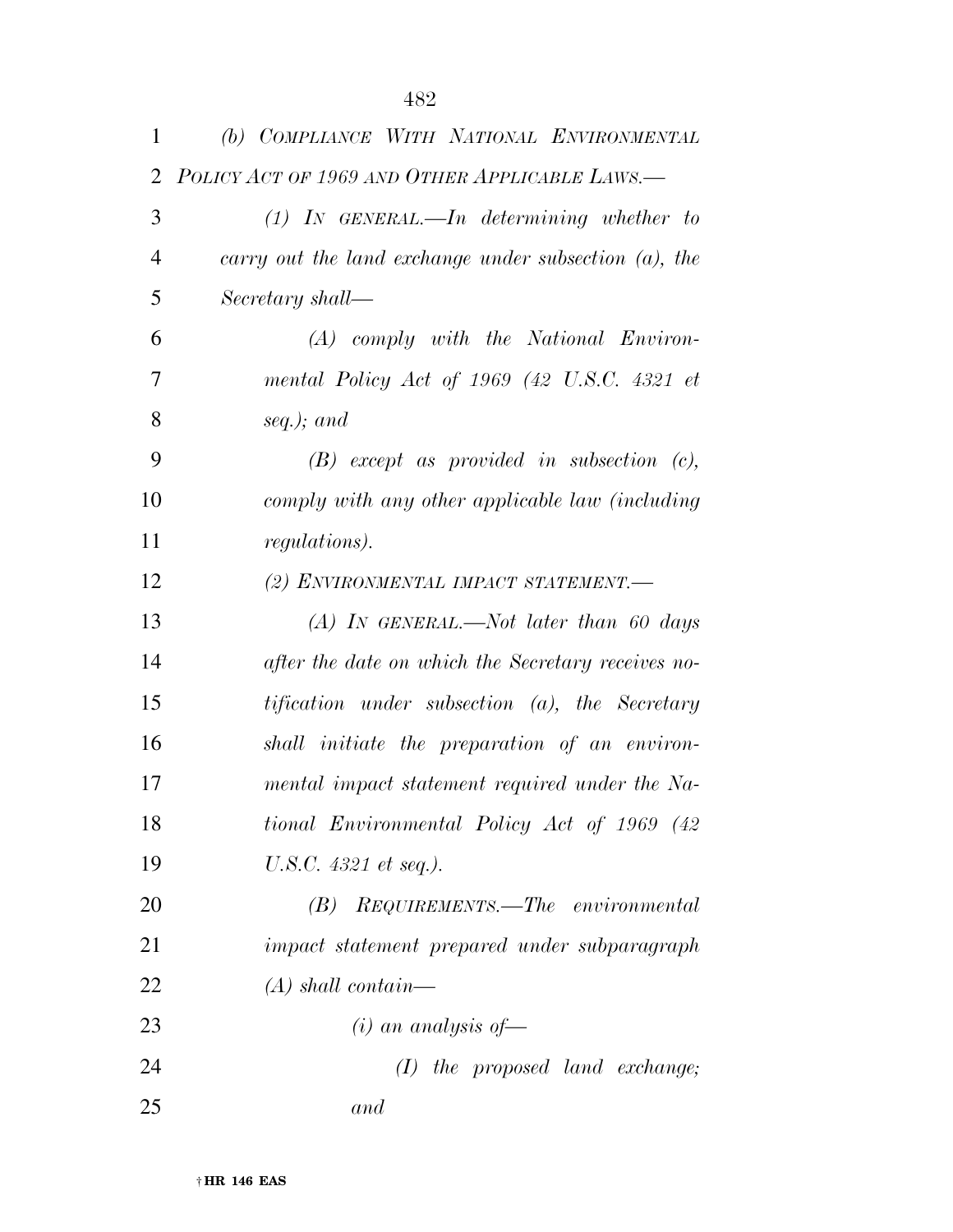| $\mathbf{1}$   | $(II)$ the potential construction and            |
|----------------|--------------------------------------------------|
| $\overline{2}$ | operation of a road between the com-             |
| 3              | munities of King Cove and Cold Bay,              |
| $\overline{4}$ | Alaska; and                                      |
| 5              | $(ii)$ an evaluation of a specific road          |
| 6              | corridor through the Refuge that is identi-      |
| 7              | fied in consultation with the State, the City    |
| 8              | of King Cove, Alaska, and the Tribe.             |
| 9              | (3) COOPERATING AGENCIES.-                       |
| 10             | $(A)$ In GENERAL.—During the preparation         |
| 11             | of the environmental impact statement under      |
| 12             | paragraph (2), each entity described in subpara- |
| 13             | $graph (B)$ may participate as a cooperating     |
| 14             | agency.                                          |
| 15             | $(B)$ AUTHORIZED ENTITIES.—An author-            |
| 16             | <i>ized entity may include—</i>                  |
| 17             | $(i)$ any Federal agency that has per-           |
| 18             | mitting jurisdiction over the road described     |
| 19             | in paragraph $(2)(B)(i)(II);$                    |
| 20             | $(ii)$ the State;                                |
| 21             | ( <i>iii</i> ) the Aleutians East Borough of the |
| 22             | State;                                           |
| 23             | $(iv)$ the City of King Cove, Alaska;            |
| 24             | $(v)$ the Tribe; and                             |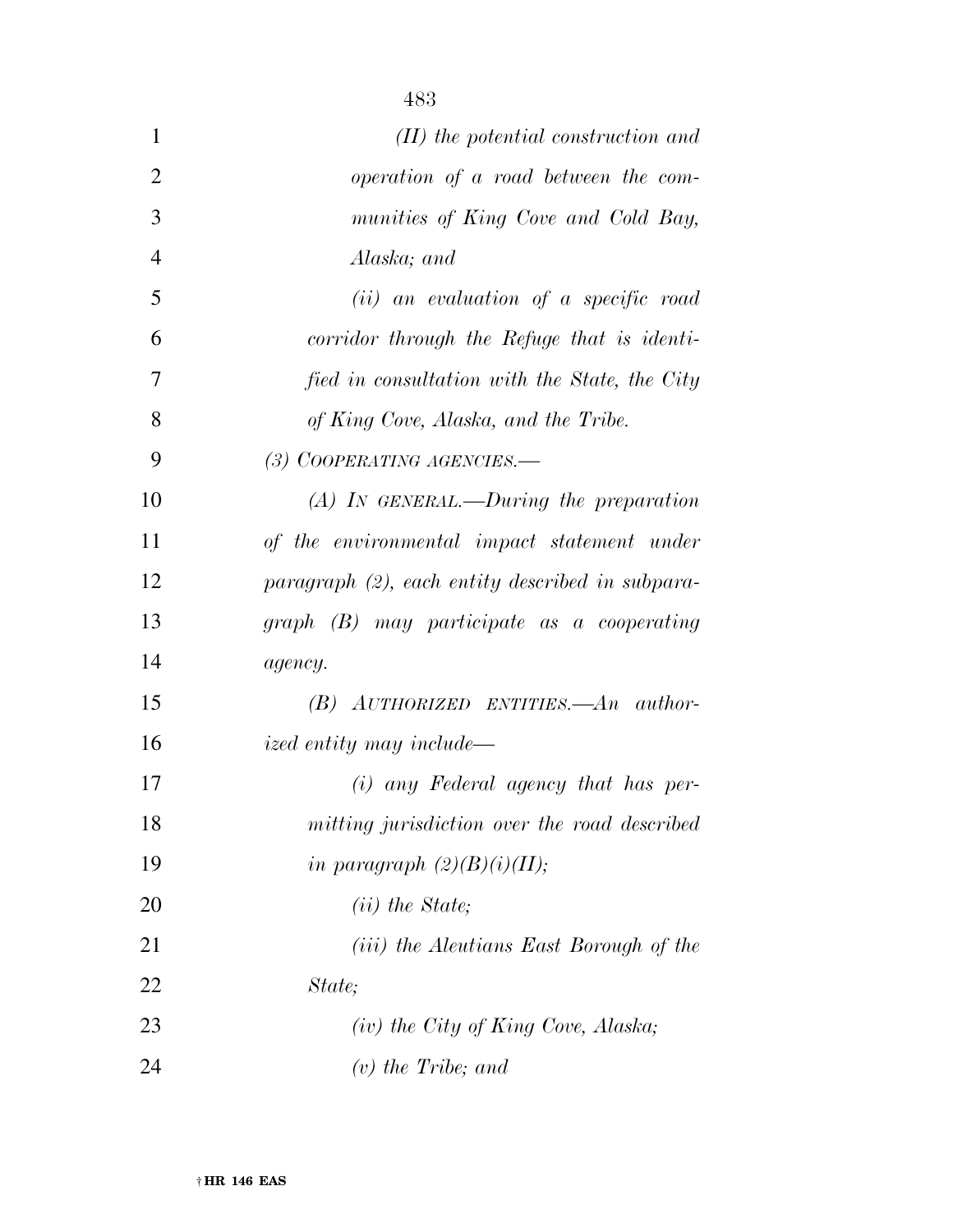| $\mathbf{1}$   | (vi) the Alaska Migratory Bird Co-                             |
|----------------|----------------------------------------------------------------|
| $\overline{2}$ | Management Council.                                            |
| 3              | (c) VALUATION.—The conveyance of the Federal land              |
| 4              | and non-Federal land under this section shall not be subject   |
| 5              | to any requirement under any Federal law (including regu-      |
| 6              | lations) relating to the valuation, appraisal, or equalization |
| 7              | of land.                                                       |
| 8              | (d) PUBLIC INTEREST DETERMINATION.—                            |
| 9              | (1) CONDITIONS FOR LAND EXCHANGE.—Subject                      |
| 10             | to paragraph (2), to carry out the land exchange               |
| 11             | $under$ subsection $(a)$ , the Secretary shall determine       |
| 12             | that the land exchange (including the construction of          |
| 13             | a road between the City of King Cove, Alaska, and the          |
| 14             | Cold Bay Airport) is in the public interest.                   |
| 15             | (2)<br><i>LIMITATION</i><br>OF AUTHORITY<br>OF<br>$SEC-$       |
| 16             | RETARY.—The Secretary may not, as a condition for              |
| 17             | a finding that the land exchange is in the public in-          |
| 18             | $terest$ —                                                     |
| 19             | $(A)$ require the State or the Corporation to                  |
| 20             | convey additional land to the United States; or                |
| 21             | $(B)$ impose any restriction on the subsist-                   |
| 22             | ence uses (as defined in section 803 of the Alaska             |
| 23             | National Interest Lands Conservation Act (16)                  |
| 24             | $(U.S.C. 3113))$ of waterfowl by rural residents of            |
| 25             | the State.                                                     |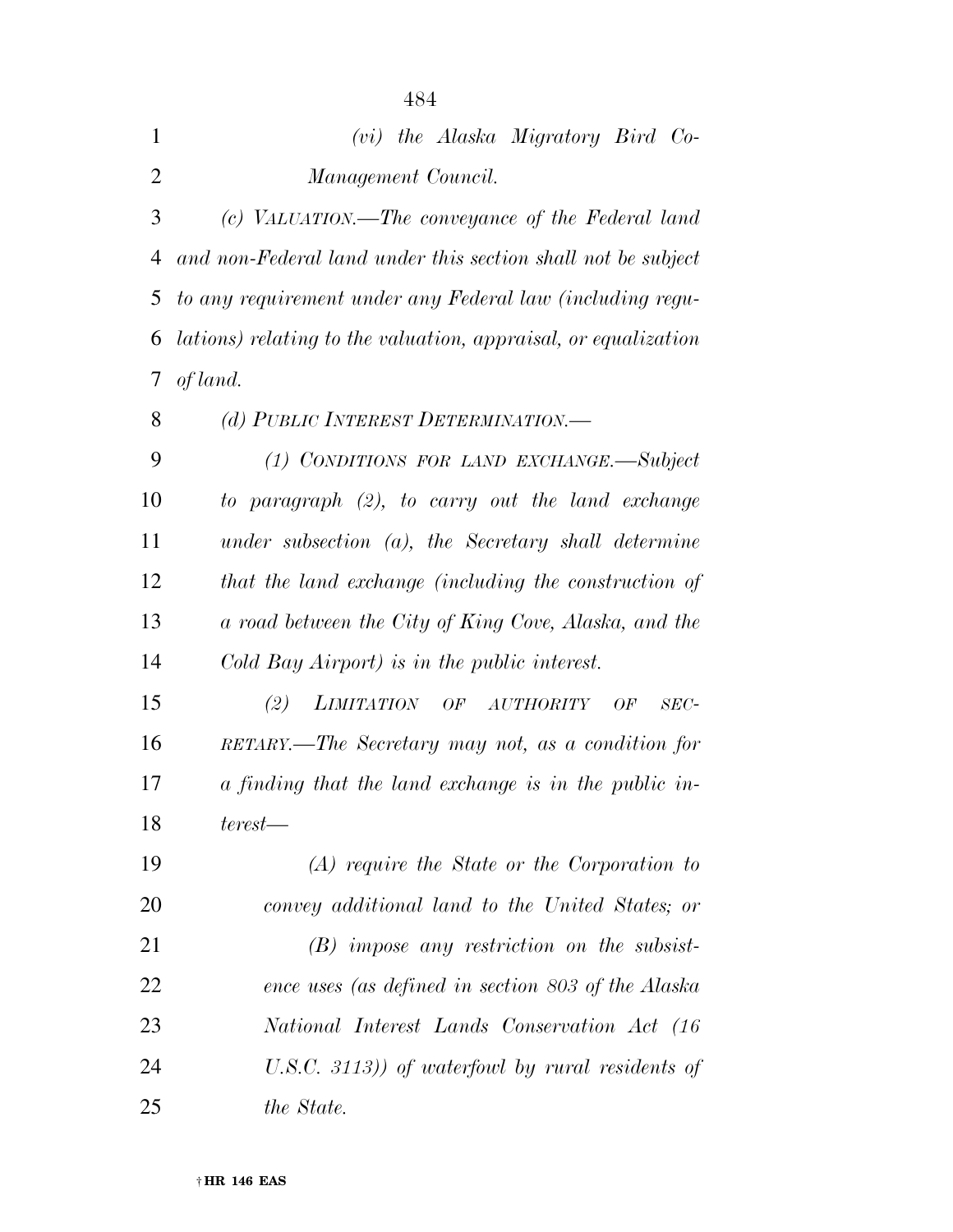*(e) KINZAROFF LAGOON.—The land exchange under subsection (a) shall not be carried out before the date on which the parcel of land owned by the State that is located in the Kinzaroff Lagoon has been designated by the State as a State refuge, in accordance with the applicable laws (including regulations) of the State.* 

 *(f) DESIGNATION OF ROAD CORRIDOR.—In desig- nating the road corridor described in subsection (b)(2)(B)(ii), the Secretary shall—* 

 *(1) minimize the adverse impact of the road cor-ridor on the Refuge;* 

 *(2) transfer the minimum acreage of Federal land that is required for the construction of the road corridor; and* 

 *(3) to the maximum extent practicable, incor- porate into the road corridor roads that are in exist-ence as of the date of enactment of this Act.* 

 *(g) ADDITIONAL TERMS AND CONDITIONS.—The land exchange under subsection (a) shall be subject to any other term or condition that the Secretary determines to be nec-essary.* 

#### *SEC. 6403. KING COVE ROAD.*

*(a) REQUIREMENTS RELATING TO USE, BARRIER CA-*

*BLES, AND DIMENSIONS.—* 

*(1) LIMITATIONS ON USE.—*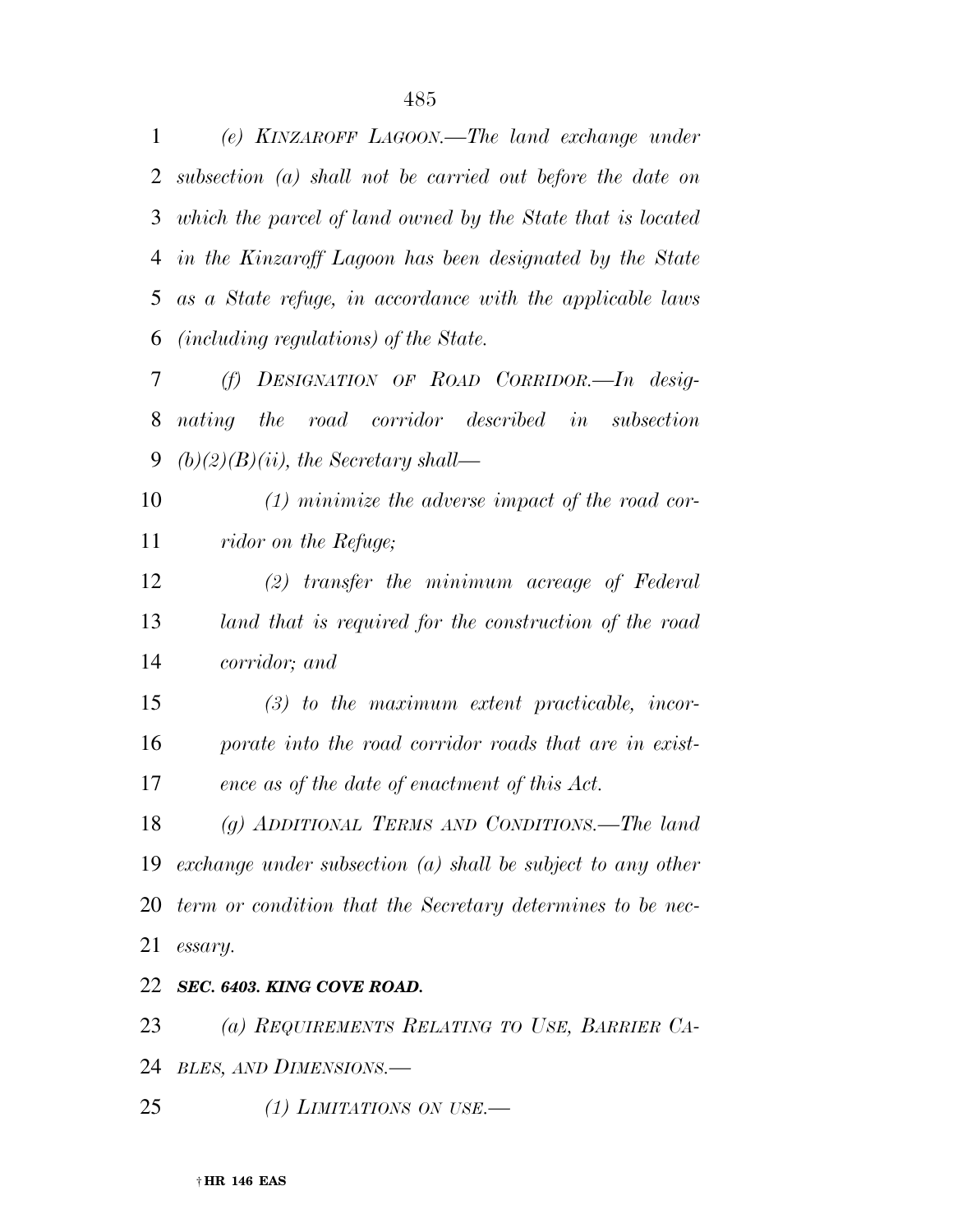| $\mathbf{1}$   | $(A)$ In GENERAL.—Except as provided in                 |
|----------------|---------------------------------------------------------|
| $\overline{2}$ | subparagraph $(B)$ , any portion of the road con-       |
| 3              | structed on the Federal land conveyed pursuant          |
| $\overline{4}$ | to this subtitle shall be used primarily for health     |
| 5              | and safety purposes (including access to and            |
| 6              | from the Cold Bay Airport) and only for non-            |
| 7              | commercial purposes.                                    |
| 8              | $(B)$ EXCEPTIONS.—Notwithstanding sub-                  |
| 9              | paragraph $(A)$ , the use of taxis, commercial vans     |
| 10             | for public transportation, and shared rides             |
| 11             | (other than organized transportation of employ-         |
| 12             | ees to a business or other commercial facility)         |
| 13             | shall be allowed on the road described in sub-          |
| 14             | paragnph(A).                                            |
| 15             | (C) REQUIREMENT OF AGREEMENT.—The                       |
| 16             | limitations of the use of the road described in         |
| 17             | this paragraph shall be enforced in accordance          |
| 18             | with an agreement entered into between the Sec-         |
| 19             | retary and the State.                                   |
| 20             | (2) REQUIREMENT OF BARRIER CABLE.—The                   |
| 21             | road described in paragraph $(1)(A)$ shall be con-      |
| 22             | structed to include a cable barrier on each side of the |
| 23             | road, as described in the record of decision entitled   |
| 24             | "Mitigation Measure MM-11, King Cove Access             |
| 25             | Project Final Environmental Impact Statement            |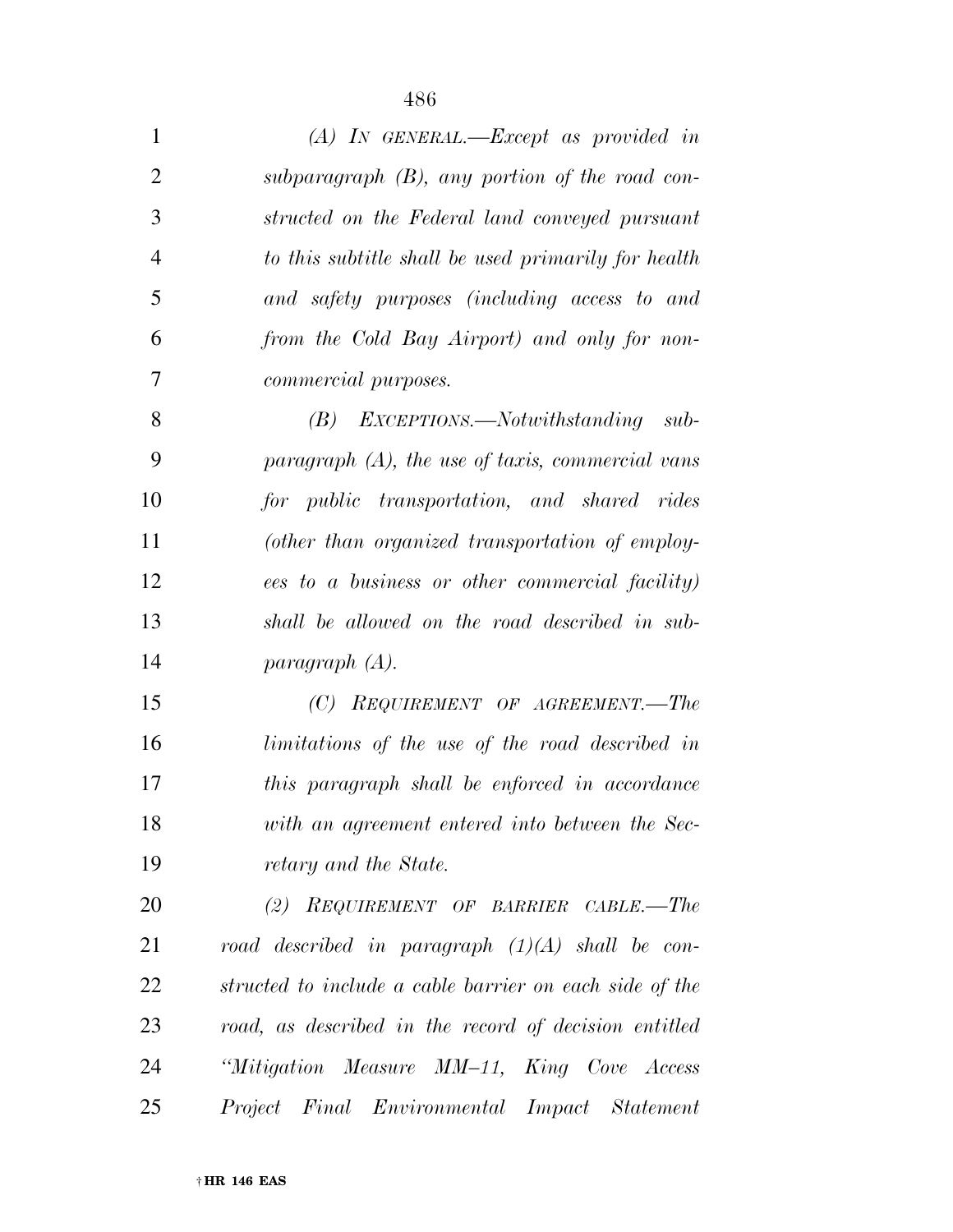| $\mathbf{1}$   | Record of Decision" and dated January 22, 2004, un-           |
|----------------|---------------------------------------------------------------|
| $\overline{2}$ | less a different type barrier is required as a mitiga-        |
| 3              | tion measure in the Record of Decision for Final En-          |
| $\overline{4}$ | vironmental Impact Statement required in section              |
| 5              | $6402(b)(2)$ .                                                |
| 6              | (3) REQUIRED DIMENSIONS AND DESIGN FEA-                       |
| 7              | TURES.—The road described in paragraph $(1)(A)$               |
| 8              | shall                                                         |
| 9              | $(A)$ have a width of not greater than a sin-                 |
| 10             | gle lane, in accordance with the applicable road              |
| 11             | standards of the State;                                       |
| 12             | $(B)$ be constructed with gravel;                             |
| 13             | $(C)$ be constructed to comply with any spe-                  |
| 14             | cific design features identified in the Record of             |
| 15             | Decision for Final Environmental Impact State-                |
| 16             | ment required in section $6402(b)(2)$ as Mitiga-              |
| 17             | tion Measures relative to the passage and migra-              |
| 18             | tion of wildlife, and also the exchange of tidal              |
| 19             | flows, where applicable, in accordance with ap-               |
| 20             | plicable Federal and State design standards; and              |
| 21             | $(D)$ if determined to be necessary, be con-                  |
| 22             | structed to include appropriate safety pullouts.              |
| 23             | (b) SUPPORT FACILITIES.—Support facilities for the            |
| 24             | road described in subsection $(a)(1)(A)$ shall not be located |
| 25             | within the Refuge.                                            |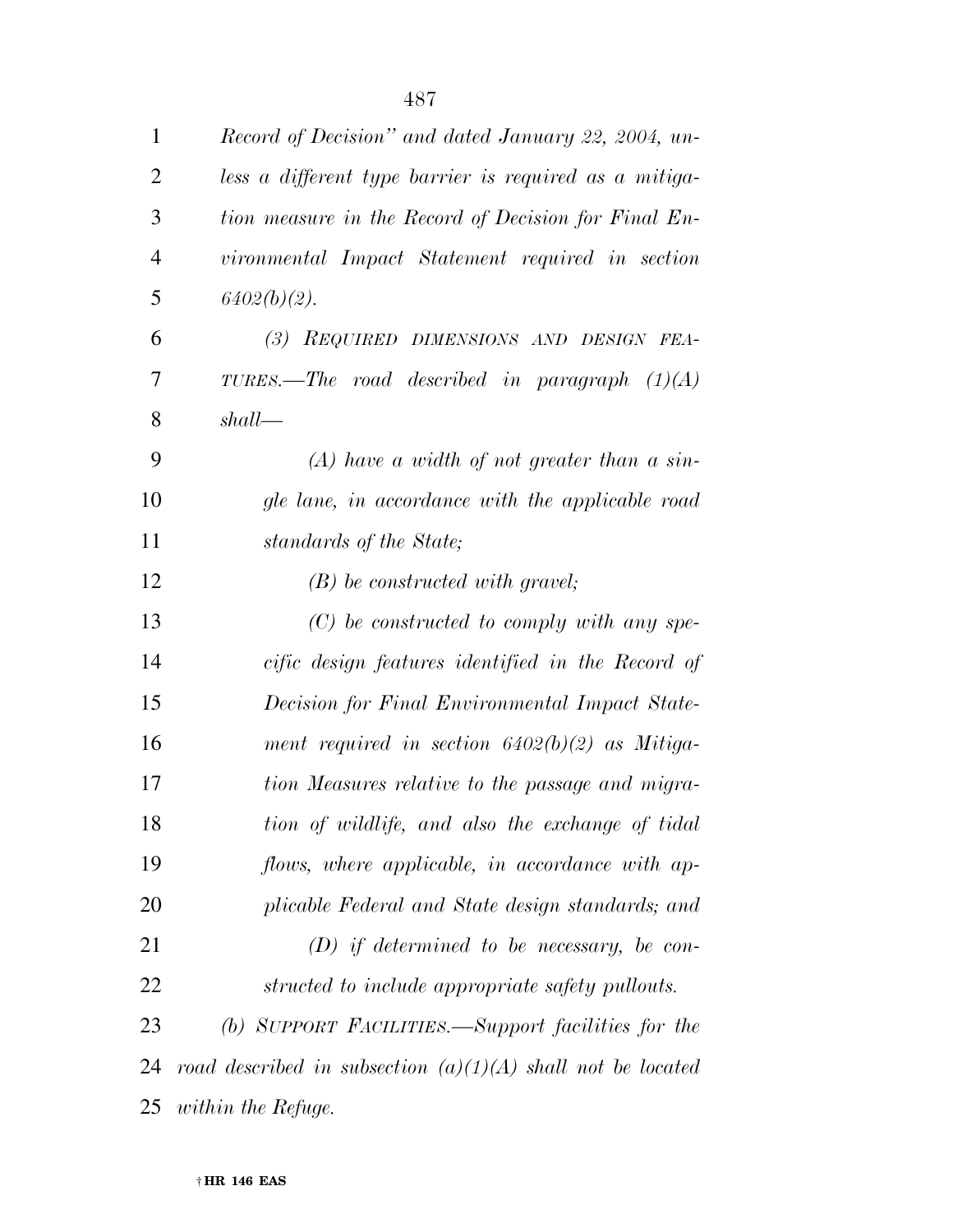*(c) FEDERAL PERMITS.—It is the intent of Congress that any Federal permit required for construction of the road be issued or denied not later than 1 year after the date of application for the permit.* 

 *(d) APPLICABLE LAW.—Nothing in this section amends, or modifies the application of, section 1110 of the Alaska National Interest Lands Conservation Act (16 U.S.C. 3170).* 

*(e) MITIGATION PLAN.—* 

 *(1) IN GENERAL.—Based on the evaluation of impacts determined through the completion of the en- vironmental impact statement under section 6402(b)(2), the Secretary, in consultation with the en- tities described in section 6402(b)(3)(B), shall develop an enforceable mitigation plan.* 

 *(2) CORRECTIVE MODIFICATIONS.—The Secretary may make corrective modifications to the mitigation plan developed under paragraph (1) if—* 

 *(A) the mitigation standards required under the mitigation plan are maintained; and* 

 *(B) the Secretary provides an opportunity for public comment with respect to any proposed corrective modification.* 

 *(3) AVOIDANCE OF WILDLIFE IMPACTS.—Road construction shall adhere to any specific mitigation*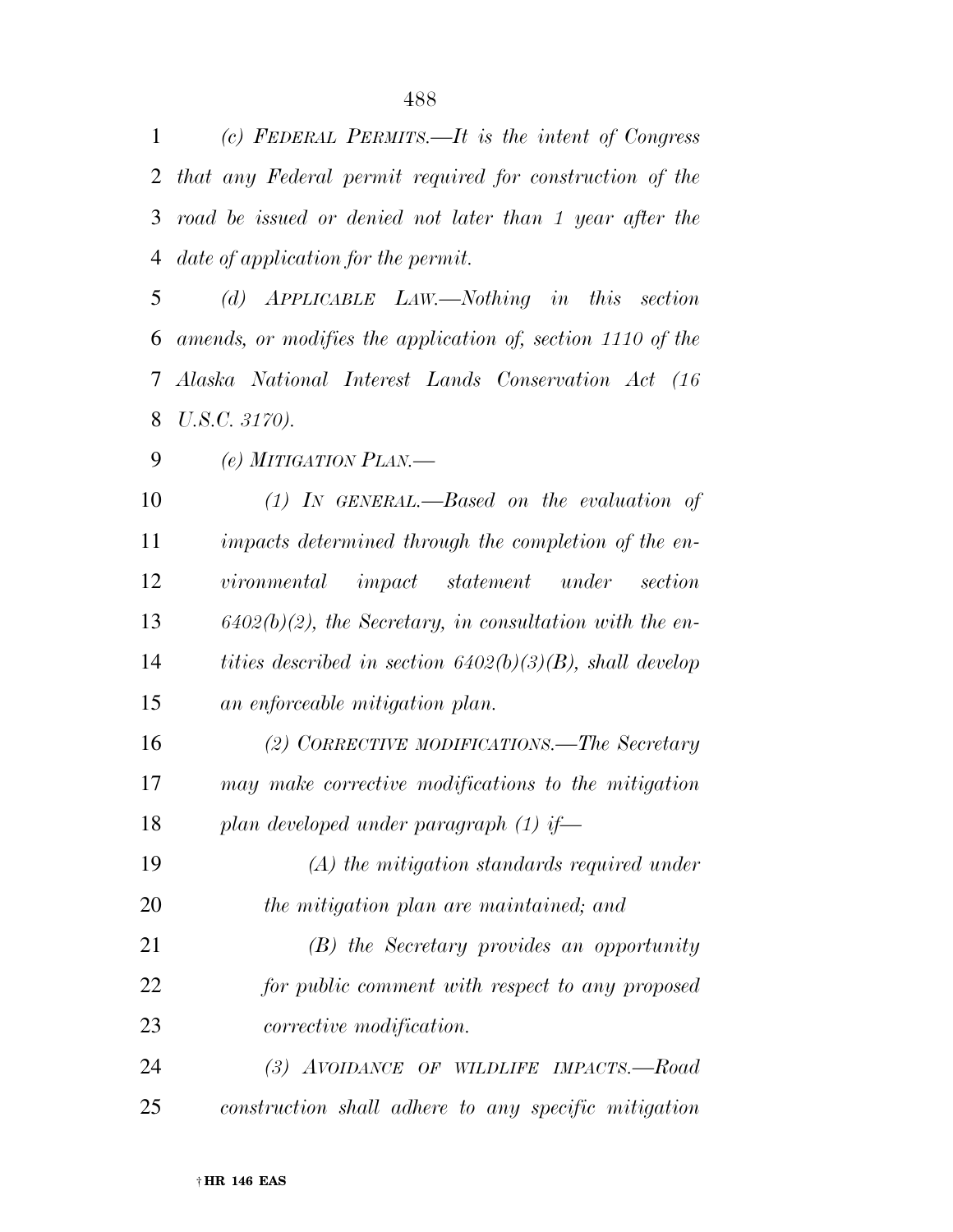| $\mathbf{1}$   | measures included in the Record of Decision for Final    |
|----------------|----------------------------------------------------------|
| $\overline{2}$ | Environmental Impact Statement required in section       |
| 3              | $6402(b)(2)$ that—                                       |
| 4              | $(A)$ identify critical periods during the cal-          |
| 5              | endar year when the refuge is utilized by wild-          |
| 6              | life, especially migratory birds; and                    |
| 7              | $(B)$ include specific mandatory strategies to           |
| 8              | alter, limit or halt construction activities during      |
| 9              | <i>identified high risk periods in order to minimize</i> |
| 10             | <i>impacts to wildlife, and</i>                          |
| 11             | $(C)$ allow for the timely construction of the           |
| 12             | road.                                                    |
| 13             | $(4)$ MITIGATION OF WETLAND LOSS.—The plan               |
| 14             | developed under this subsection shall comply with sec-   |
| 15             | tion 404 of the Federal Water Pollution Control Act      |
| 16             | $(33 \, U.S.C. 1344)$ with regard to minimizing, to the  |
| 17             | greatest extent practicable, the filling, fragmentation  |
| 18             | or loss of wetlands, especially intertidal wetlands, and |
| 19             | shall evaluate mitigating effect of those wetlands       |
| 20             | transferred in Federal ownership under the provisions    |
| 21             | of this subtitle.                                        |
| 22             | SEC. 6404. ADMINISTRATION OF CONVEYED LANDS.             |
| 23             | $(1)$ FEDERAL LAND.—Upon completion of the               |
| 24             | land exchange under section $6402(a)$ —                  |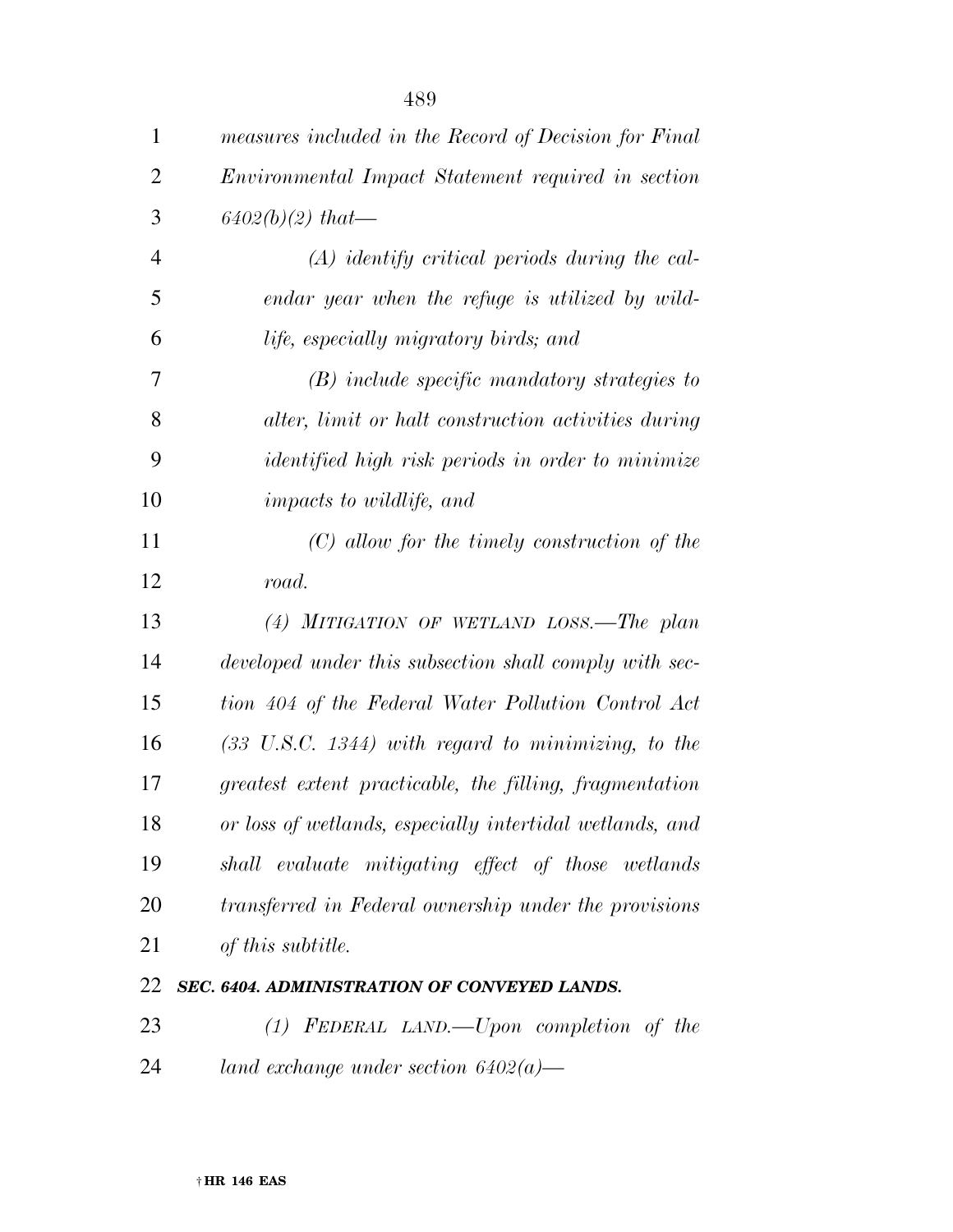| $\mathbf{1}$   | $(A)$ the boundary of the land designated as             |
|----------------|----------------------------------------------------------|
| $\overline{2}$ | wilderness within the Refuge shall be modified to        |
| 3              | exclude the Federal land conveyed to the State           |
| $\overline{4}$ | under the land exchange; and                             |
| 5              | (B) the Federal land located on Sitkinak Is-             |
| 6              | land that is withdrawn for use by the Coast              |
| 7              | Guard shall, at the request of the State, be trans-      |
| 8              | ferred by the Secretary to the State upon the re-        |
| 9              | linguishment or termination of the withdrawal.           |
| 10             | (2) NON-FEDERAL LAND.—Upon completion of                 |
| 11             | the land exchange under section $6402(a)$ , the non-Fed- |
| 12             | eral land conveyed to the United States under this       |
| 13             | subtitle shall be—                                       |
| 14             | $(A)$ added to the Refuge or the Alaska Pe-              |
| 15             | ninsula National Wildlife Refuge, as appro-              |
| 16             | priate, as generally depicted on the map; and            |
| 17             | (B) administered in accordance with the                  |
| 18             | laws generally applicable to units of the Na-            |
| 19             | tional Wildlife Refuge System.                           |
| 20             | (3) WILDERNESS ADDITIONS.—                               |
| 21             | $(A)$ In GENERAL.—Upon completion of the                 |
| 22             | land exchange under section $6402(a)$ , approxi-         |
| 23             | mately 43,093 acres of land as generally depicted        |
| 24             | on the map shall be added to—                            |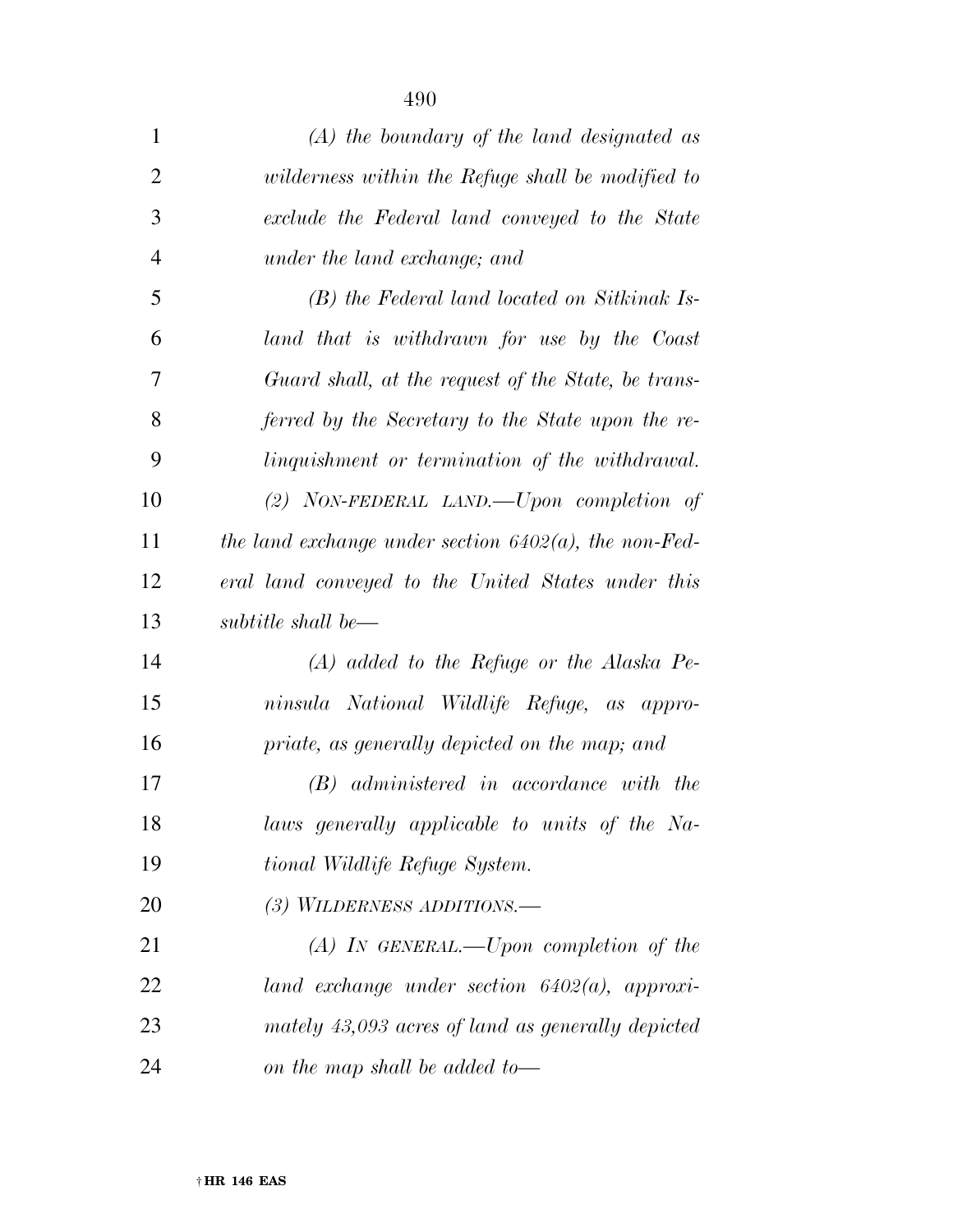|                | (i) the Izembek National Wildlife Ref-                |
|----------------|-------------------------------------------------------|
| 2              | <i>uge Wilderness</i> ; or                            |
| 3              | (ii) the Alaska Peninsula National                    |
| $\overline{4}$ | <i>Wildlife Refuge Wilderness.</i>                    |
| 5              | (B) ADMINISTRATION.—The land added as                 |
| 6              | wilderness under subparagraph (A) shall be ad-        |
| 7              | ministered by the Secretary in accordance with        |
| 8              | the Wilderness Act (16 U.S.C. 1131 et seq.) and       |
| 9              | other applicable laws (including regulations).        |
| 10             | <b>SEC. 6405. FAILURE TO BEGIN ROAD CONSTRUCTION.</b> |

 *(a) NOTIFICATION TO VOID LAND EXCHANGE.—If the Secretary, the State, and the Corporation enter into the land exchange authorized under section 6402(a), the State or the Corporation may notify the Secretary in writing of the intention of the State or Corporation to void the ex- change if construction of the road through the Refuge has not begun.* 

 *(b) DISPOSITION OF LAND EXCHANGE.—Upon the lat- ter of the date on which the Secretary receives a request under subsection (a), and the date on which the Secretary determines that the Federal land conveyed under the land exchange under section 6402(a) has not been adversely im- pacted (other than any nominal impact associated with the preparation of an environmental impact statement under*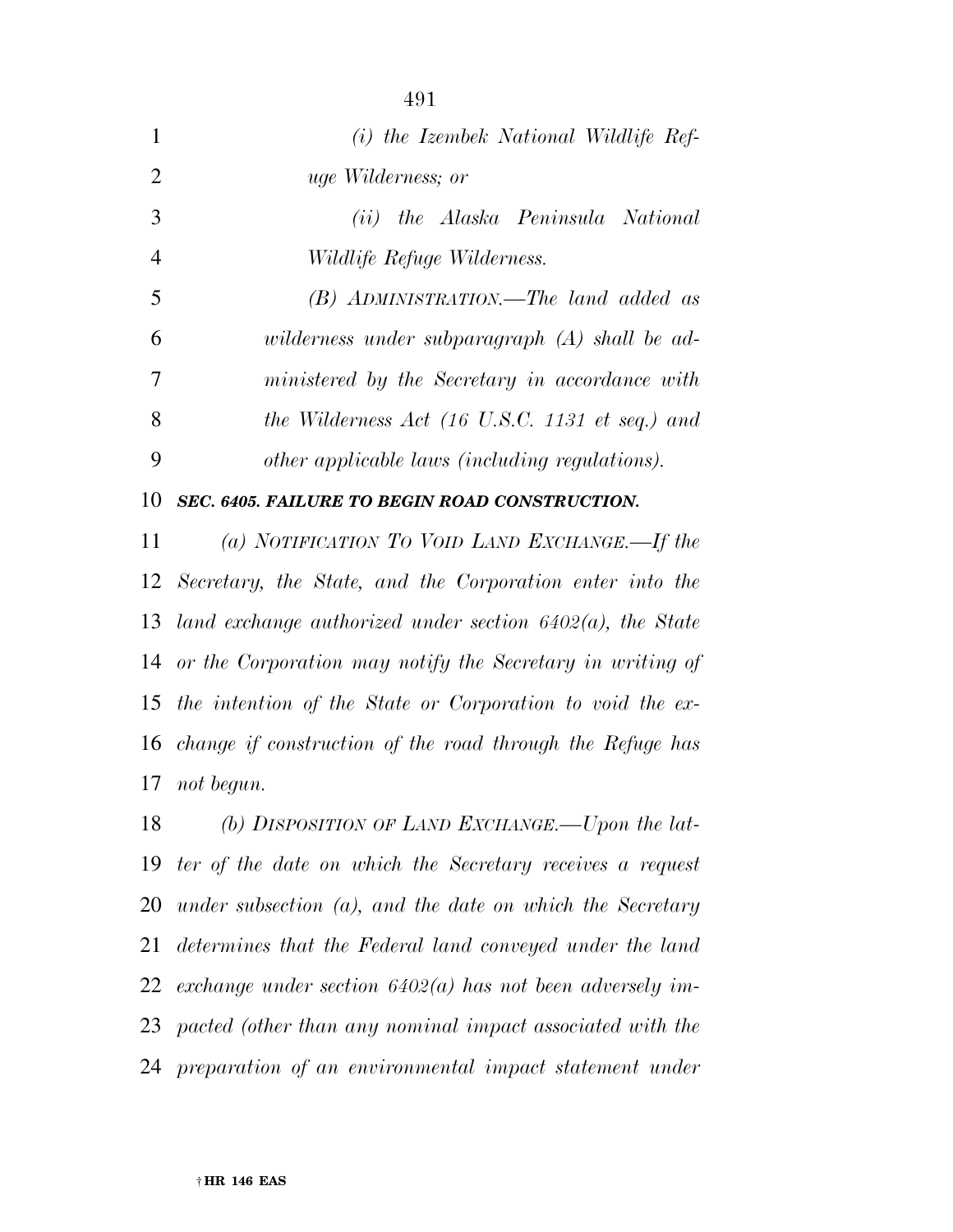*section 6402(b)(2)), the land exchange shall be null and void.* 

 *(c) RETURN OF PRIOR OWNERSHIP STATUS OF FED- ERAL AND NON-FEDERAL LAND.—If the land exchange is voided under subsection (b)—* 

 *(1) the Federal land and non-Federal land shall be returned to the respective ownership status of each land prior to the land exchange;* 

 *(2) the parcel of the Federal land that is located in the Refuge shall be managed as part of the Izembek National Wildlife Refuge Wilderness; and* 

 *(3) each selection of the Corporation under the Alaska Native Claims Settlement Act (43 U.S.C. 1601 et seq.) that was relinquished under this subtitle shall be reinstated.* 

#### *SEC. 6406. EXPIRATION OF LEGISLATIVE AUTHORITY.*

 *(a) IN GENERAL.—Any legislative authority for con- struction of a road shall expire at the end of the 7-year period beginning on the date of the enactment of this sub- title unless a construction permit has been issued during that period.* 

 *(b) EXTENSION OF AUTHORITY.—If a construction permit is issued within the allotted period, the 7-year au- thority shall be extended for a period of 5 additional years beginning on the date of issuance of the construction permit.*